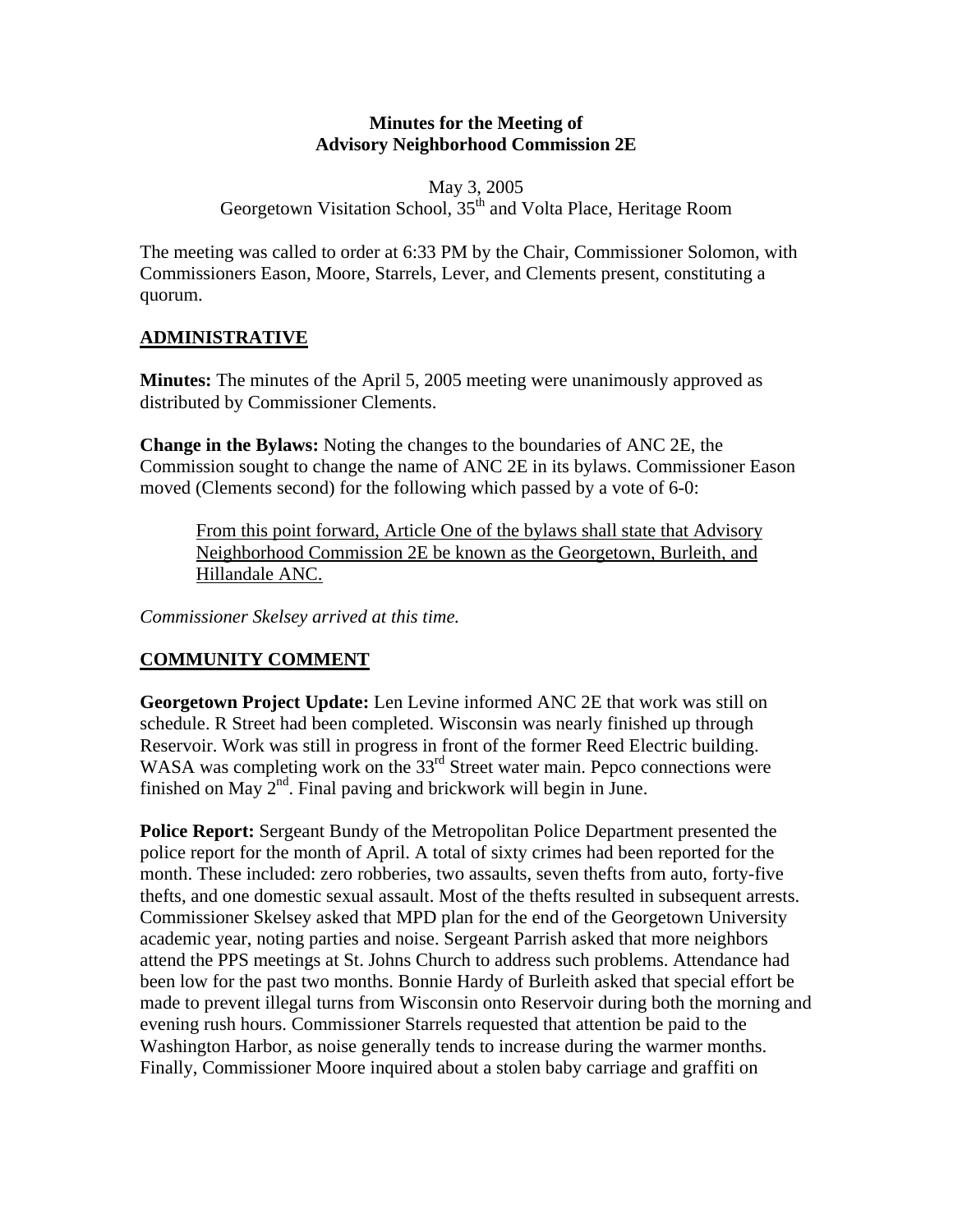Dumbarton. Sergeant Bundy said that the incident had not been reported and voiced the importance of reporting all crimes in the area to MPD.

**Marine Corps Marathon:** Brett Schmidt of the Marine Corps Marathon presented plans for the  $30<sup>th</sup>$  Annual Marine Corps Marathon. This year's race will be held on October 30, 2005. The Georgetown community will be affected as the race course includes M, K, and  $30<sup>th</sup>$  Streets. The Key Bridge, marking mile four of the course, will be closed at 8 AM the morning of the race and is expected to be open again by 10:00 or 10:30 AM. The website for the race is [www.marinemarathon.com.](http://www.marinemarathon.com/) Commissioner Lever moved (Solomon Second) for the following which passed by a vote of 7-0:

ANC 2E supports and endorses the efforts of the  $30<sup>th</sup>$  Anniversary of the Marine Corps Marathon and we are proud to be involved.

**Commendation for Ken Gray:** Commissioner Solomon presented a Community Commendation to Mr. Ken Gray, outgoing Executive Director of the Georgetown Business Improvement District. *Commendation Attached*.

**K Street Circulator Bus:** Ken Gray of the Georgetown BID informed the community that the red Circulator Bus would begin service in the beginning of July. A stop on K Street would be part of a route that includes Union Station and the Convention Center.

### **NEW BUSINESS**

### *ABC Matters*

**1734 Wisconsin Avenue, Curry Club:** Commissioner Starrels, chair of the ABC Committee, informed the ANC that Chris Chet of the Curry Club wished to extend hours and be open on Sundays. Starrels noted that the Curry Club was a great business in the community. The Citizens Association of Georgetown approved of the change. Commissioner Starrels moved (Clements Second) for the following which passed by a vote of 7-0:

ANC 2E endorses the request of the Curry Club at 1734 Wisconsin Avenue to have Sunday hours from 5:30 to 10:00 PM.

### *Zoning and Planning*

**Georgetown University Hospital (Zoning Commission No. 05-06):** Regina Knox Wood of the Georgetown University Hospital explained plans for an addition to the Bles Building for an additional CyberKnife vault. There were no changes to the plans since Ms. Wood presented the project to the ANC prior to OGB approval. Barbara Zartman, representing the Citizens Association of Georgetown stated support for the use of the addition, but voiced concerns over the process involved in approval of the Georgetown University Ten Year Plan. She stated that CAG felt the University was in violation of the enrollment cap, despite the April, 2005 BZA ruling approving the University's plan.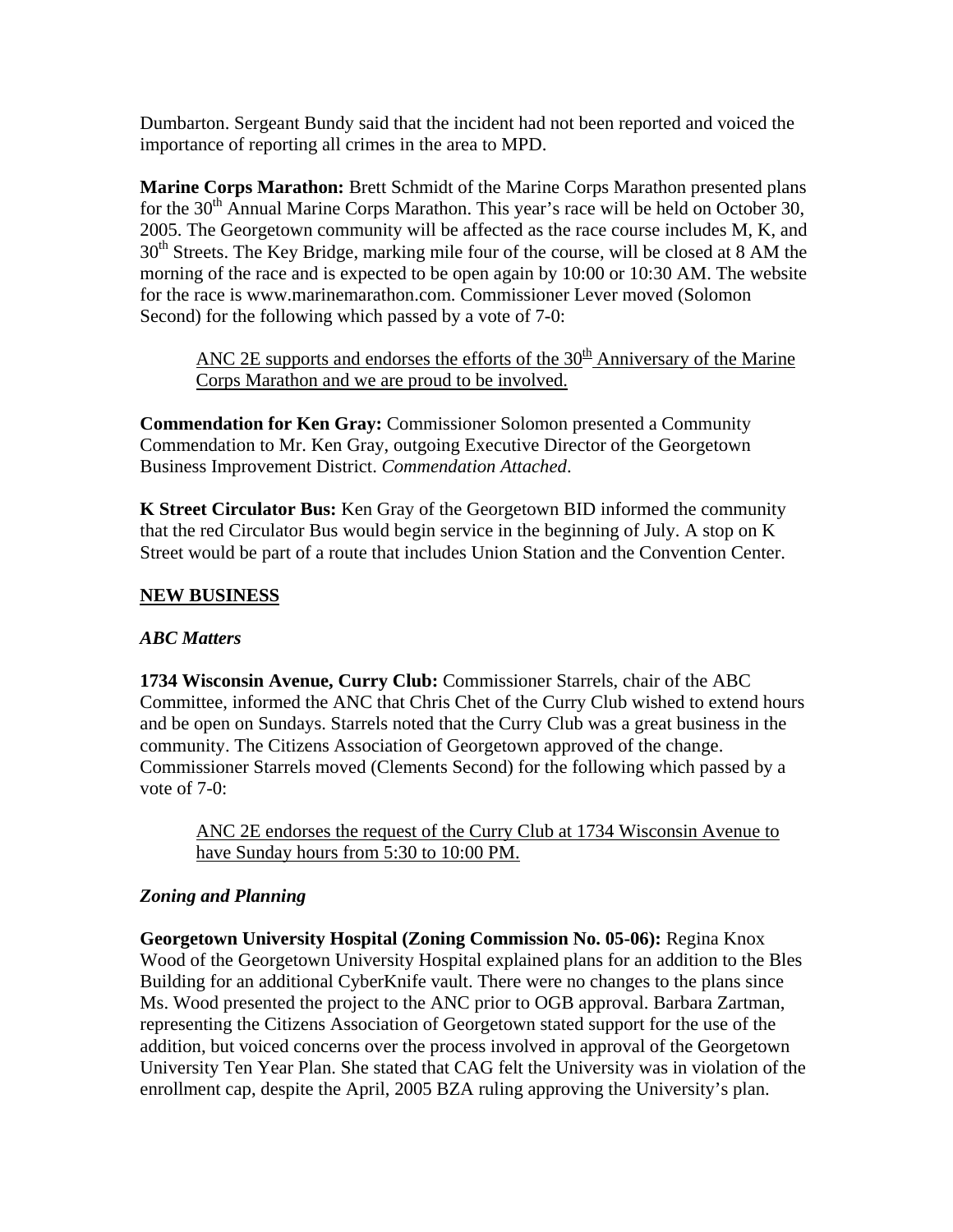Commissioner Solomon moved (Clements Second) for the following which passed by a vote of 7-0. The final resolution included an amendment by Commissioner Eason (Skelsey Second) which passed by a vote of 6-0 (Clements abstaining):

ANC 2E enthusiastically endorses the proposed addition to the Bles Building of the Georgetown University Hospital to house an additional CyberKnife to be used for radiation treatment. (*AMMENDMENT*) We do so with the understanding that prior to acting on the application, the Zoning Commission will conduct the second stage review of the University's compliance with the existing Campus plan as is required by the applicable regulation in Title 11, DCMR. At the same time, ANC 2E is sensitive to the need to move forward swiftly in review of this project and trusts that the second stage review can be conducted expeditiously, keeping in mind the medical needs of future patients.

**3703 S Street (BZA No. 17292):** No representative for the Dalzell-Payne residence appeared at the meetings. It was noted that the request for a special exception for a two story rear addition that did not meet the open court requirements. Commissioner Eason moved (Lever Second) for the following which passed by a vote of 5-0 (Skelsey abstaining, Starrels absent):

ANC 2E is disappointed that the applicant did not appear at our public meeting to present the need for a special exception at 3707 S Street. ANC 2E cannot support the application because of the lack of participation.

**1812 35th Street (BZA No. 17327):** The applicant and his attorney, of Peter Goldman LLC, presented plans for an addition that needed a special exception for lot coverage. The property, which burned in 2002, was already over the limit by 3% due to a trellis on the side of the home. Several neighbors were in attendance and voiced concerns to the planned addition, particularly Laurie Orvitz, the neighbor to the south. Commissioner Solomon moved (Moore Second) for the following which passed by a vote of 7-0:

ANC 2E is opposed to a special exception to allow the property owners at 1812  $35<sup>th</sup>$  Street NW to build an addition to the existing single-family semidetached dwelling that does not meet the lot occupancy requirements of 40%. Property owners want to increase lot occupancy to 43.4%. ANC 2E is also opposed to a special exception to the side yard requirement in the upper two floors of the house, to align with the existing side yard, from 8' to 3' (existing). It should be noted that the upper two floors have already been constructed without proper permitting.

Property owners that abut this property on the north and south are opposed to granting the special exceptions. The property wonder to the north in particular expressed concern about the adverse impact on light and air affecting her property.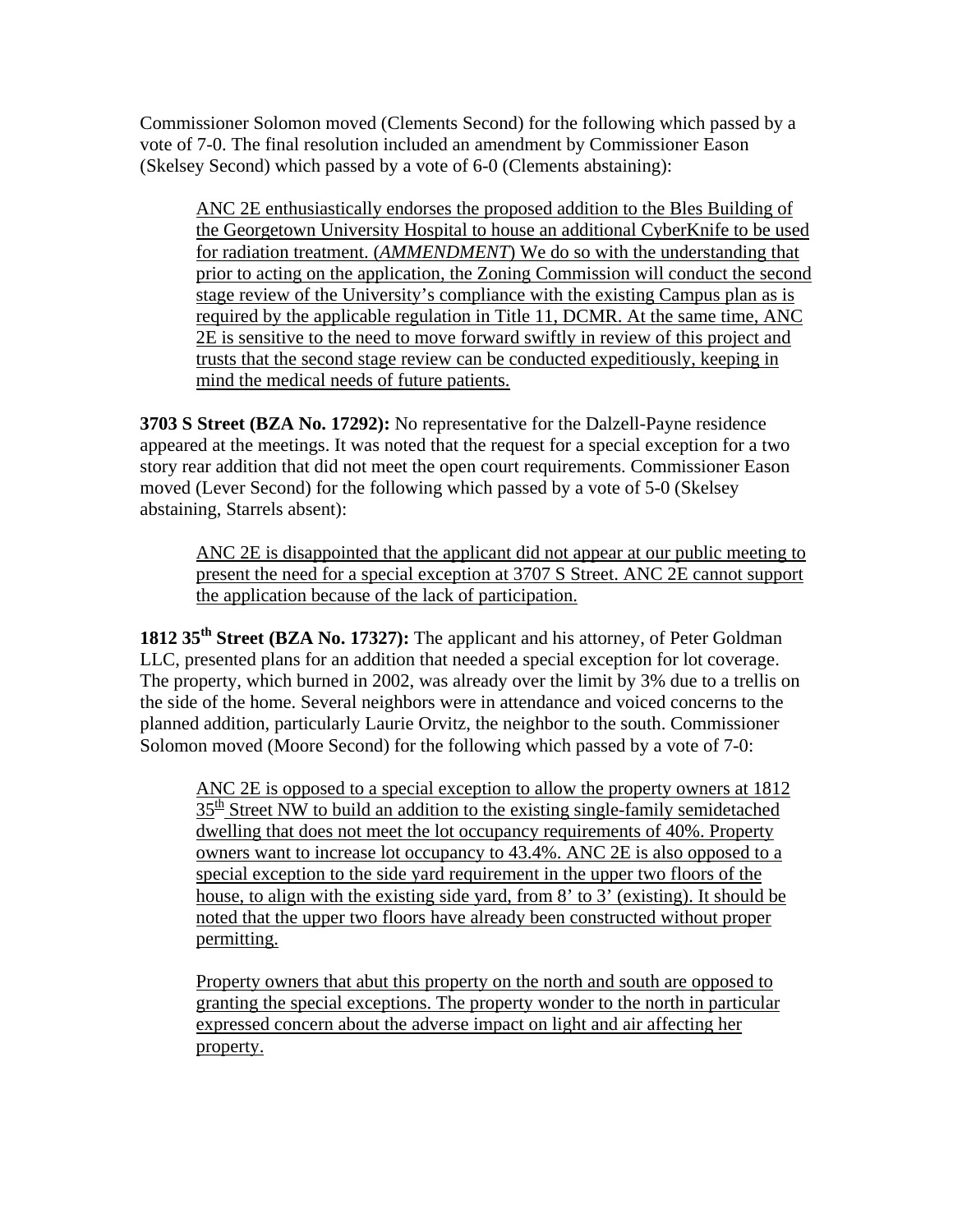**1611 Wisconsin Avenue (OGB 05-156):** The architects for the Commerce Bank project presented a revised design. It was noted that the new design boasted increased masonry, as requested by the ANC. The design did not, however, provide more sidewalk space at the front of the building. Commissioner Starrels stated that unsightly plywood currently covered the windows. Commissioner Lever moved (Eason Second) for the following which passed by a vote of 7-0:

Although ANC 2E approves of the redesign of the bank building itself, we regret the lack of space allowed for the sidewalk in front of the building which is already heavily used by pedestrians and will be more so with the new bank. Also, we do not like the flagpole, as it is too high and too big.

**1339 Wisconsin Avenue (OGB 05-154):** Mary Wallace appeared to present plans for new signs on each side of the Bank of America building. The signs would be polished brass with blue and red aluminum backing. There would be no lighting. Ms. Wallace stated that the backing panel would help make the sign more visible in the sunlight. Commissioner Moore noted that the panel would be nine feet long. Commissioner Moore moved (Starrels Second) for the following which passed by a vote of 7-0:

ANC 2E appreciates the fact that the Bank of America is located in their district and understands the need to promote the bank's location; however, in keeping with the historic town of the Georgetown, ANC 2E suggest that the backer panels be deleted.

**3263 M Street (OGB 05-154):** Mary Wallace appeared to present plans for a sign on the new Levi Store on M Street. The sign would be red acrylic with a track light on the inside edge of the cornice. Commissioner Skelsey questioned the use of acrylic as opposed to metal. Commissioner Starrels moved (Solomon Second) for the following which passed by a vote of 7-0:

Although we welcome the Levi Store to Georgetown, ANC 2E does object to the suggested material for the signage. We would prefer the use of metallic as opposed to acrylic material.

**2500 Q Street (OGB 05-165):** The apartment building at 2500 Q Street presented plans for an upgraded fence and new gates. It was noted that most of the changes would not be visible from the street. The gates could be a danger to pedestrian on the sidewalk if they were to swing out. Commissioner Eason moved (Clements Second) for the following which passed by a vote of 6-0 (Solomon absent):

ANC 2E has no objection to the proposed fence, but out of concerns for pedestrian safety on P Street, we suggest the gates either be set back or made to swing in.

**3346 Reservoir Road (OGB 05-162):** The owners for 3346 Reservoir Road appeared to present plans for a patio on the side yard. There were no objections to the plans as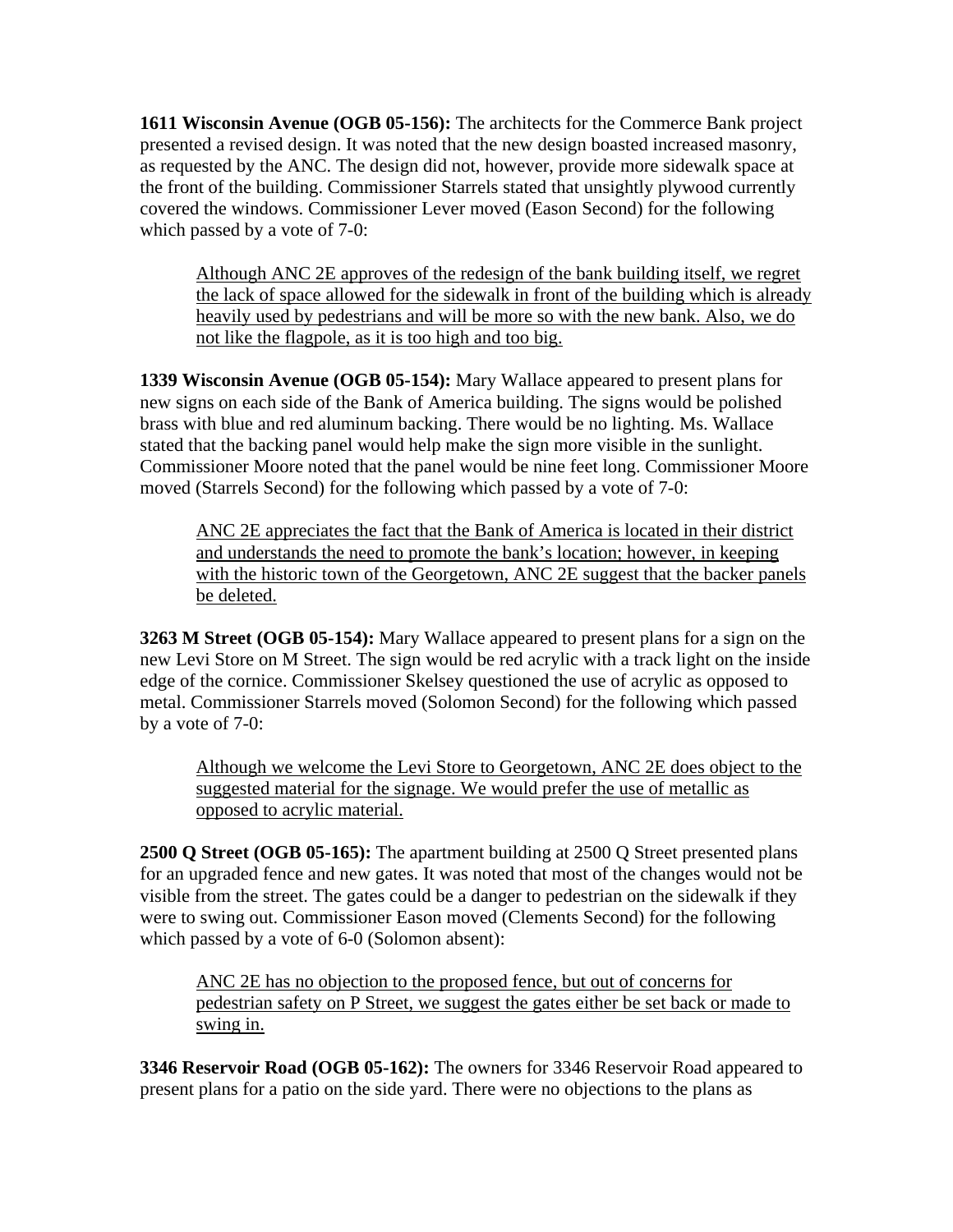presented and support was expressed by the immediate neighbors. Commissioner Lever moved (Starrels Second) for the following which passed by a vote of 7-0:

### ANC 2E supports the plans as presented.

**3226 O Street (OGB 05-128):** Bob Whitsil, representing Ms. Arthur, presented plans for the addition to her home. The addition would greatly increase the size of the house. Also, there is a party wall that would require changes to the east, near the courtyard. To lessen the impact, Mr. Whitsil stated that changes were being done mostly in the rear. Several neighbors expressed concerns in regards the size of the addition, particularly in concern with sunlight. The neighbor to the west was the most vocal. The Metropolitan Police Department was in attendance and noted that this neighbor had been caught trespassing and taking photographs on Ms. Arthur's roof. Several Commissioners expressed concern over the fact that the neighbors had not been involved in the planning process. Ms. Arthur stated that she was unfamiliar with the ANC process. Commissioner Skelsey moved (Starrels Second) for the following which passed by a vote of 7-0:

ANC 2E strongly opposed the proposed plans as submitted due to the extreme size of the addition (nearly tripling the size of the existing house), a proposed roof deck and the subsequent negative impact it will have on the historic fabric of Georgetown and the adjacent neighbors' privacy and sunlight.

**2624 P Street (OGB 05-159):** The architect for Washington Fine Properties presented plans for changes to the front of the office. News light fixtures and windows would be installed on the front of the building. In addition, a small gold-leaf sign would appear on window. Commissioner Moore moved (Starrels Second) for the following which passed by a vote of 7-0:

ANC 2E supports the planned alteration to 2624 P Street as presented.

**3206 N Street (OGB 05-158):** The architect for Neyla presented plans for a two story rear addition in the current courtyard of the restaurant. The proposed changes would not require a change to the current ABC license for the establishment. The owner had spoken of the additions at a previous ANC meeting. Commissioner Starrels moved (Lever Second) for the following which passed by a vote of 7-0:

ANC 2E supports the proposed rear two-story addition in the courtyard.

**3108 M Street (OGB 05-160):** The architects for the expansion of P & C Art Gallery presented the proposed plans. To create more gallery space, the roof of the rear wing would be raised. The Commission noted that the architects were not very familiar with the area, particularly Blue Alley. Commissioner Starrels moved (Skelsey Second) for the following which passed by a vote of 7-0: